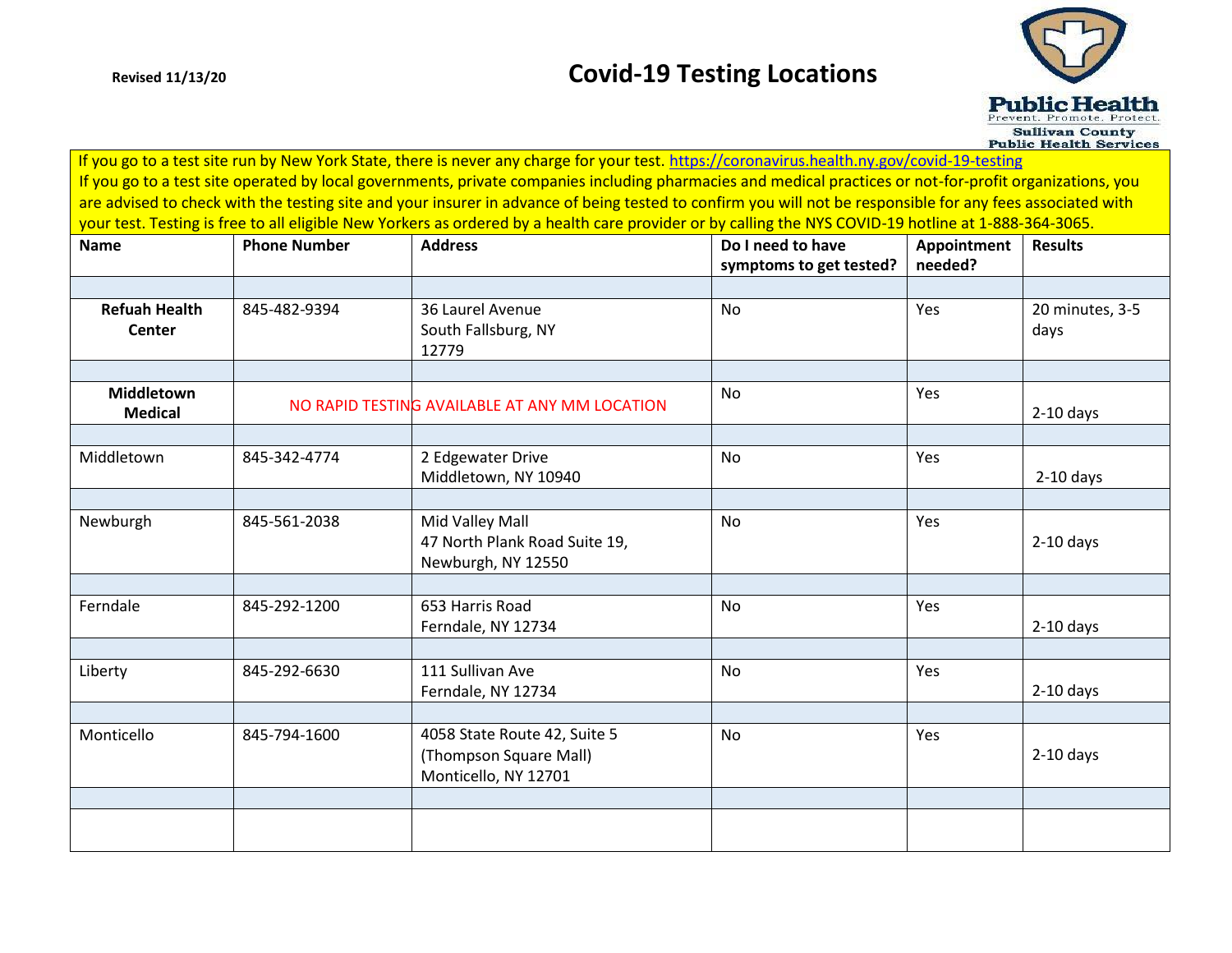# **Revised 11/13/20 Covid-19 Testing Locations**



|                                                                         | <b>Public Health Services</b> |                                             |                         |             |                |  |
|-------------------------------------------------------------------------|-------------------------------|---------------------------------------------|-------------------------|-------------|----------------|--|
|                                                                         |                               |                                             | Do I need to have       | Appointment |                |  |
| <b>Name</b>                                                             | <b>Phone Number</b>           | <b>Address</b>                              | symptoms to get tested? | needed?     | <b>Results</b> |  |
|                                                                         |                               |                                             |                         |             |                |  |
| <b>Crystal Run</b>                                                      |                               |                                             | Yes                     | Yes         | 5 days         |  |
| <b>Healthcare</b>                                                       |                               |                                             |                         |             |                |  |
| Rock Hill                                                               | 845-794-6999                  | 61 Emerald Place<br>Rock Hill NY 12775      | Yes                     | Yes         | 5 days         |  |
| Goshen                                                                  | 845-615-6999                  | 7 Hatfield Lane<br>Goshen, NY 10924         | Yes                     | Yes         | 5 days         |  |
| Newburgh                                                                | 845-725-0100                  | 1200 Route 300<br>Newburgh NY 12550         | Yes                     | Yes         | 5 days         |  |
| West Nyack                                                              | 845-348-1000                  | 2 Centerock Road<br>West Nyack, NY 10994    | Yes                     | Yes         | 5 days         |  |
| Middletown                                                              | 845-703-6999                  | 100 Crystal Run Road<br>Middletown NY 10941 | Yes                     | Yes         | 5 days         |  |
| <b>Ahava Medical and</b><br>Rehabilitation<br><b>Urgent Care Center</b> | 845-281-7200                  | 25 Carrier Street<br>Liberty, NY 12754      | <b>No</b>               | <b>No</b>   | 3-5 days       |  |
|                                                                         |                               |                                             |                         |             |                |  |
| <b>Monticello VA Clinic</b>                                             | 845-791-4936                  | 55 Sturgis Road                             |                         |             |                |  |
| **Must be a veteran                                                     |                               | Monticello, NY 12701                        |                         |             |                |  |
|                                                                         |                               |                                             | No                      | Yes         | 5 days         |  |
|                                                                         |                               |                                             |                         |             |                |  |
| <b>Sun River Health</b><br>(Formally Hudson<br>River HealthCare)        | 845-794-2010                  | 19 Lakewood Avenue<br>Monticello, NY 12701  | <b>No</b>               | Yes         | 24-36 Hours    |  |
|                                                                         |                               |                                             |                         |             |                |  |
| <b>Excel Urgent Care</b>                                                | 845-360-5530                  | 1 Hatfield Lane #2b<br>Goshen, NY 10924     | <b>No</b>               | Suggested   | 5-7 days       |  |
|                                                                         |                               |                                             |                         |             |                |  |